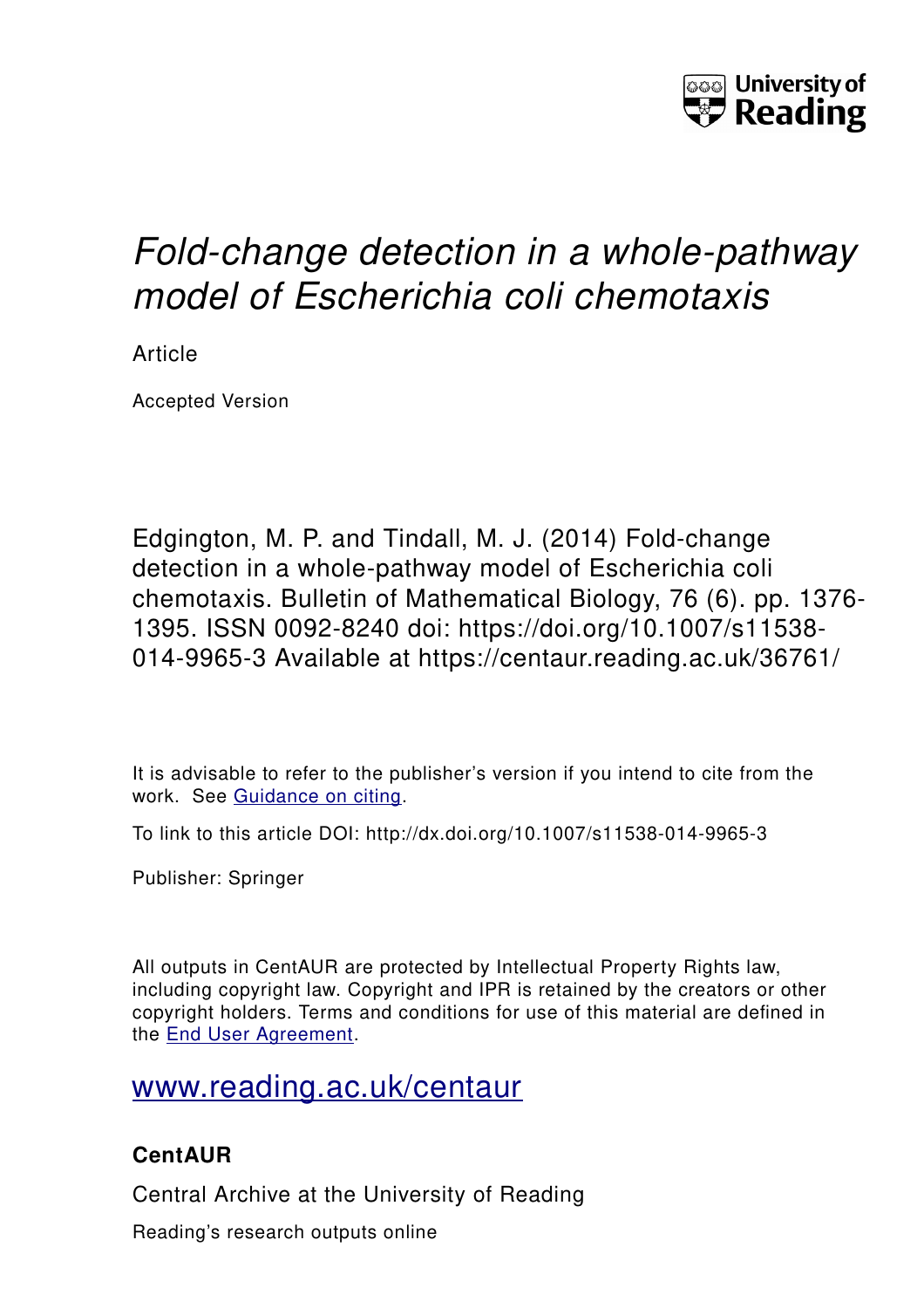#### Matthew P. Edgington · Marcus J. Tindall

## Fold-change detection in a whole-pathway model of Escherichia coli chemotaxis

Received: date / Revised: date

Abstract There has been recent interest in sensory systems that are able to display a response which is proportional to a fold-change in stimulus concentration, a feature referred to as fold-change detection (FCD). Here we demonstrate FCD in a recent whole-pathway mathematical model of Escherichia coli chemotaxis. FCD is shown to hold for each protein in the signalling cascade and to be robust to kinetic rate and protein concentration variation. Using a sensitivity analysis we find that only variations in the number of receptors within a signalling team lead to the model not exhibiting FCD. We also discuss the ability of a cell with multiple receptor types to display FCD and explain how a particular receptor configuration may be used to elucidate the two experimentally determined regimes of FCD behaviour. All findings are discussed in respect of the experimental literature.

Keywords Bacterial chemotaxis · Signalling cascade · Adaptation

#### 1 Introduction

Chemotactic bacteria such as Escherichia coli swim via a series of runs and tumbles [33], producing random walk type behaviour. Runs are associated with counter-clockwise rotation of a cells' 4 to 6 flagella [34] which propel the cell forward. This differs from tumbles which are caused by clockwise flagella rotation acting to randomly reorient the cell. The direction of movement is altered a least once every few seconds [37]. Cells are able to move to areas with favourable conditions by increasing the run time when moving up an attractant gradient thus biasing their movement in response to the sensing of chemical gradients [1].

E. coli cells possess five different types of chemoreceptors [10], four of which (Aer not included) are known as methyl-accepting chemotaxis proteins (MCPs), which are able to detect chemoaffectors (attractants or repellents). MCPs are linked to the flagellar motors by an intracellular signalling pathway as shown in Figure 1. Chemoreceptors associate with a linker protein CheW and the histidine kinase CheA. In the absence of an attractant gradient CheA autophosphorylates (CheA-P) [37]. Phosphoryl groups are transferred from CheA-P to either the response regulator CheY or the methylesterase

M.P. Edgington · M.J. Tindall

Department of Mathematics & Statistics, University of Reading, Whiteknights, PO Box 220, Reading, RG6 6AX, UK. Tel.: +44 0118 378 8992

E-mail: m.tindall@reading.ac.uk

M.J. Tindall School of Biological Sciences, University of Reading, Whiteknights, Reading, RG6 6BX, UK.

M.J. Tindall

Institute for Cardiovascular and Metabolic Research, University of Reading. PO Box 218, Whiteknights, Reading, RG6 6AA, UK.

Fax: +44 0118 931 3423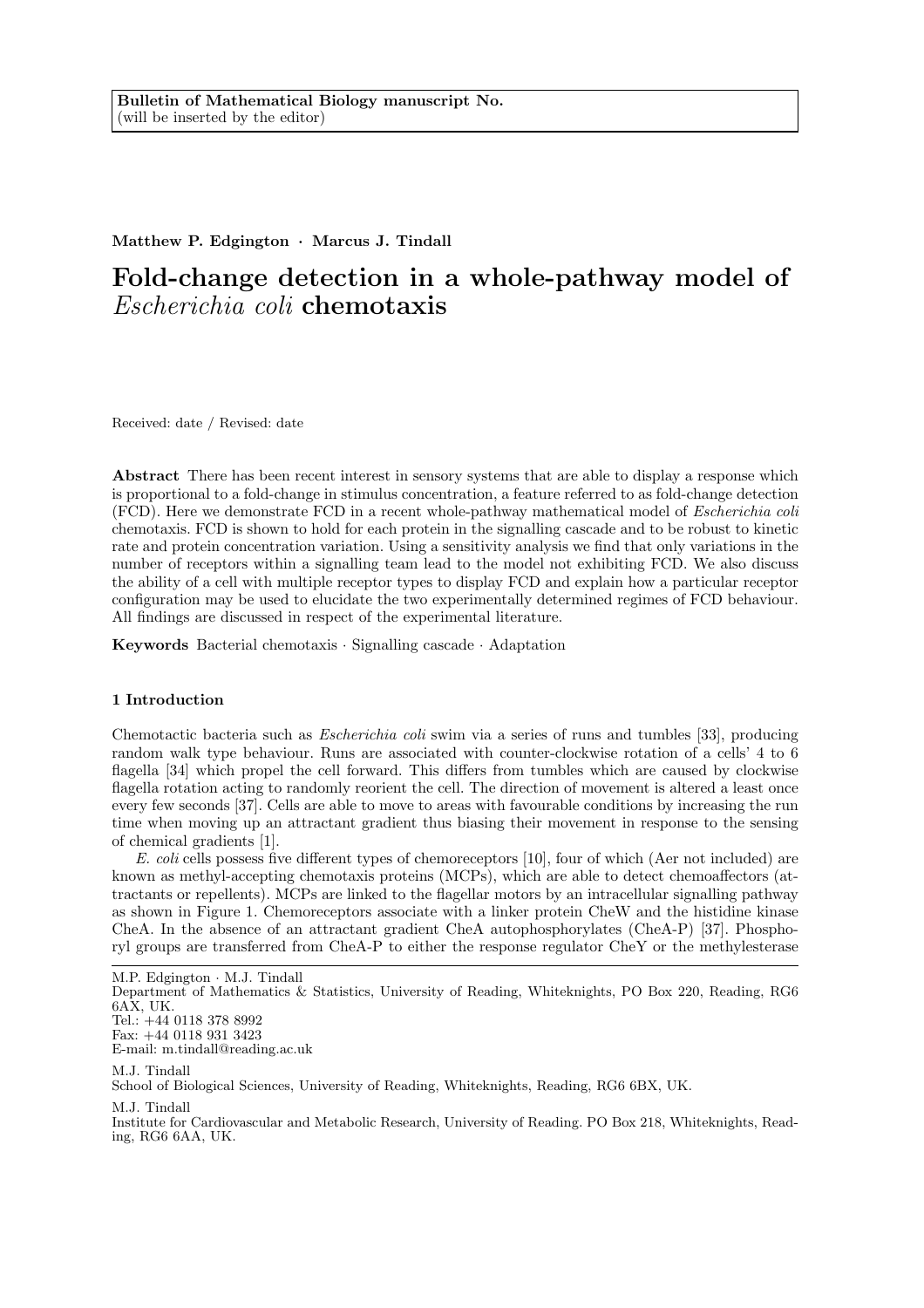

Fig. 1 A schematic representation of the intracellular signalling pathway in E. coli chemotactic bacteria. Solid lines represent reactions relating to phosphorylation and methylation whilst dashed lines indicate protein diffusion. The labels +m and -m refer to the addition and removal of methyl groups to/from receptors, respectively. Similarly +p and -p represent the addition and removal of phosphoryl groups to/from chemotaxis proteins. Cell not drawn to scale.

CheB. Phosphorylated CheY (CheY-P) is then able to diffuse within the cell cytoplasm towards the flagellar motors [20, 4]. Once the CheY-P has reached the flagella motor it can bind to the motor switching protein FliM causing a greater bias toward tumbling [38]. In E. coli a phosphatase CheZ acts to increase the rate of dephosphorylation of CheY-P [19]. Phosphorylated CheB (CheB-P) along with the methyltransferase CheR forms the adaptation component of the signalling cascade, re-setting the receptors to their pre-stimulus state. CheR acts to methylate the receptors, increasing their activity [31] whilst CheB-P demethylates them, decreasing their activity [32].

Upon detection of an attractant gradient CheA autophosphorylation is reduced and the levels of CheY-P and CheB-P fall. Reduced CheY-P levels cause the flagellar motors to rotate counterclockwise inducing a chemotactic run, whilst a reduction in CheB-P allows the receptors to become methylated given the constant methylating action of CheR. This leads to a return to pre-stimulus levels of CheA autophosphorylation and thus those of CheY-P and CheB-P. The ability of E. coli cells to return themselves to a pre-stimulus state (via adaptation) is one of the key factors enabling them to remain responsive over the observed five orders of magnitude in ligand concentration [22].

Fold-change detection (FCD) has, in recent years, become a popular area of scientific research. It is defined as the property whereby a sensory system will display exactly the same amplitude, shape and recovery time in response to any equal fold-change in input relative to the background concentration stimulus [29] (as shown in Figure 2). This property was hinted at in the early 1970s when it was suggested that E. coli gave a similar response to fractional increases in ligand concentration [23]. Recent experimentation using *in vivo* fluorescence resonance energy transfer (FRET) techniques has now confirmed, using measurements of the adaptation time of cells, that E. coli do in fact display FCD [16].

It has been suggested that adopting an FCD strategy may be beneficial to chemotactic bacteria; the process of a sensory search involving movement through a field becomes invariant to the amplitude of the field itself [29]. This allows the bacterium to pick out scalar multiples in the extracellular environment and therefore focus on the characteristic shape of the chemical field. This suggestion was then built upon with the idea that this sensory search may well be optimal in cases where discovery of any nutrient source is of benefit [16].

Previous work has shown that FCD will be evident in a simplified model of the E. coli chemotaxis signalling pathway [29] as proposed by Tu et al. [35]. This model takes a Monod-Wyman-Changeux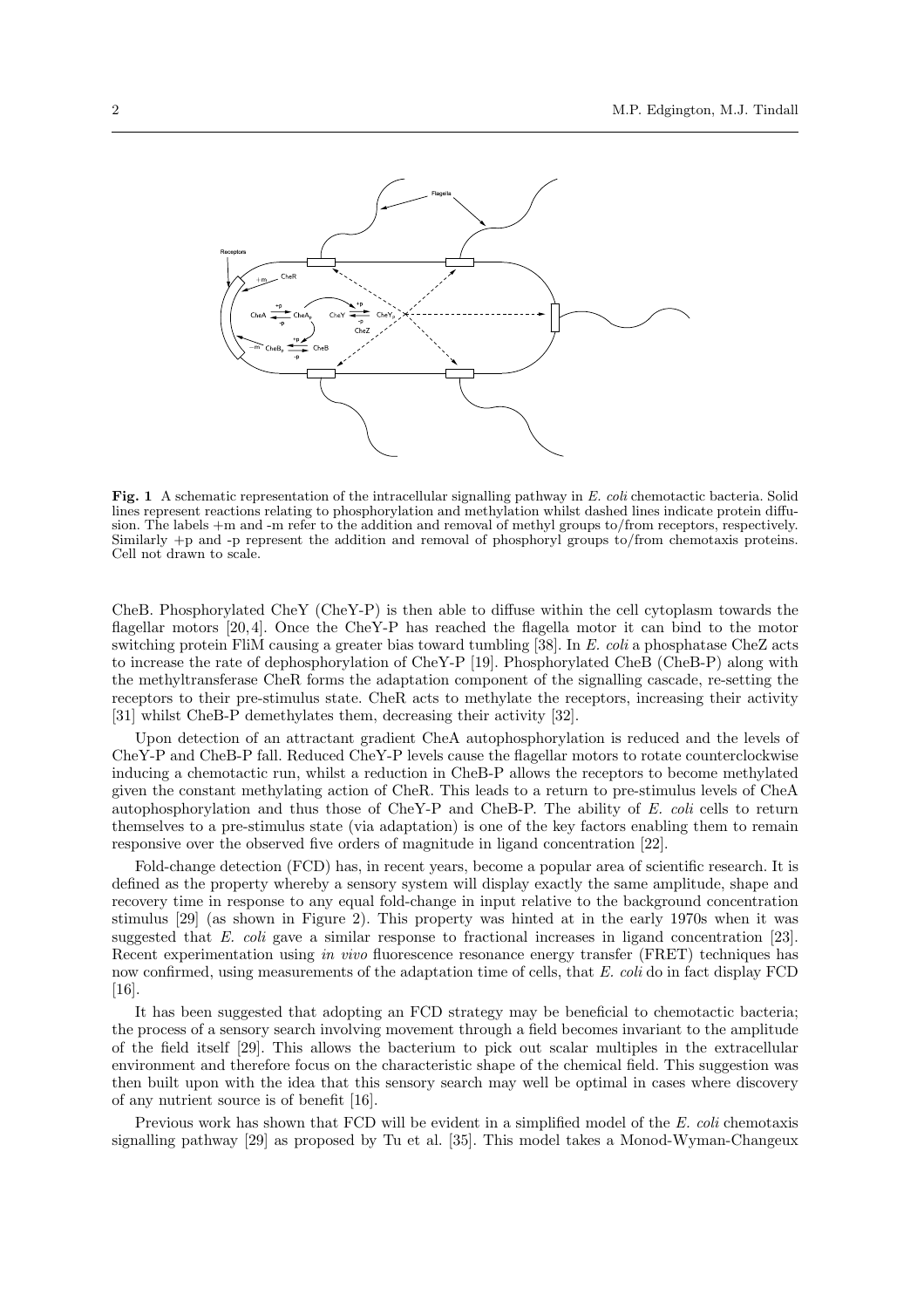

Fig. 2 After [29], a graphical representation of the definition of FCD. The three responses (b)-(d) are possible given the input stimulus (change in ligand concentration)  $(a)$ . Figure  $(d)$  shows two responses which are exactly the same in terms of response amplitude, shape and recovery time. Figure (b) shows responses with different amplitude and (c) a different response shape.

(MWC) representation of receptor clustering and couples it with two ordinary differential equations (ODEs) describing the receptor methylation level and CheY-P concentration.

In this manuscript we consider whether a more detailed model of the signalling dynamics in  $E.$  coli will also display FCD. The model considered here couples an MWC description of receptor clustering with ODEs for each of the key chemotaxis signalling proteins. This model is examined using both both theoretical and numerical techniques. A sensitivity analysis is used to show that FCD is invariant to changes in all parameters affecting the signalling cascade so long as they remain constant in time. Consideration is then given to our ability to observe FCD in models comprising multiple receptor types. The biological feasibility of conditions imposed in order to obtain FCD for each receptor configuration is discussed in light of experimental data.

#### 2 Conditions for FCD

In this section we outline the theoretical conditions required for a mathematical model of the form

$$
\dot{x} = f(x(m), \Phi, [L]),\tag{1}
$$

$$
\Phi = g(x(m), \Phi, [L]),\tag{2}
$$

to exhibit FCD as recently shown by Shoval and colleagues [29, 28]. Here  $\Phi$  denotes a receptor signalling team's activity, [L] is the extracellular ligand concentration and  $x(m)$  is defined as an effective (methylation dependent) dissociation constant.

A set of four sufficient conditions are given for the existence of FCD [29, 28]. The first two of these are that the model must exhibit a stable steady-state and exact adaptation. In addition to this a pair of homogeneity conditions are given relating to a model of the form displayed in equations  $(1)$  and  $(2)$ , namely

$$
f(px(m), \Phi, p[L]) = pf(x(m), \Phi, [L]), \qquad (3)
$$

$$
g(px(m), \Phi, p[L]) = g(x(m), \Phi, [L]),
$$
\n(4)

in which p is some constant such that  $p > 0$ . A proof of these two conditions as well as a generalisation allowing a function  $\varphi(p, x)$  to be used in place of a constant p are given in the supplementary information of [29].

#### 3 A model of the E. coli signalling pathway

We now progress to examining whether a whole-pathway mathematical model of intracellular signalling in E. coli, as recently proposed by Clausznitzer and colleagues [5], can exhibit FCD. The model considers the intracellular chemotactic signalling cascade listed in Table 1. The model is a more complete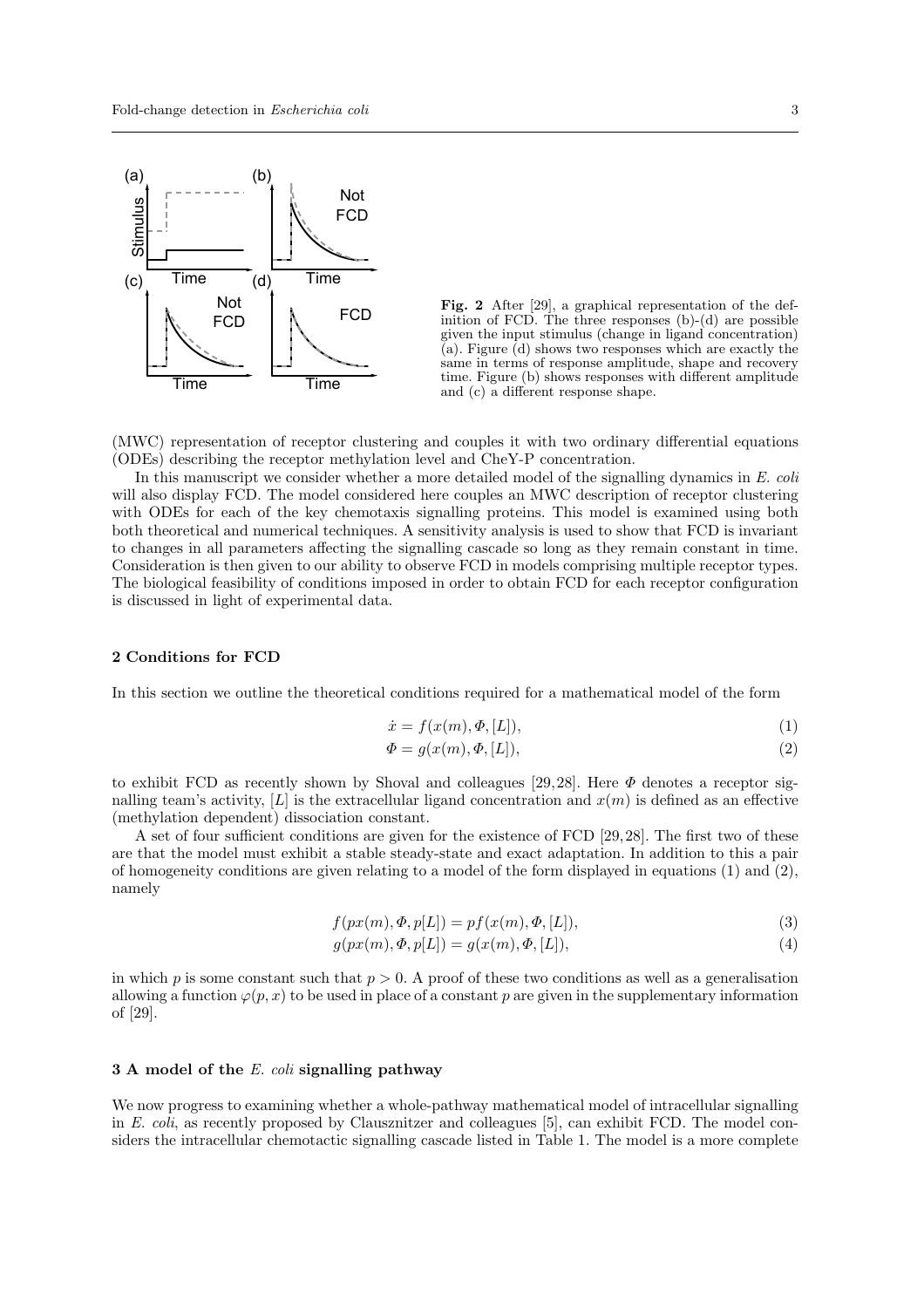| Reaction                                                         | Definition                                       | Rate (Reverse)                        |
|------------------------------------------------------------------|--------------------------------------------------|---------------------------------------|
| $A \xrightarrow{k_A} A-P$<br>$A-P + Y \xrightarrow{k_Y} A + Y-P$ | CheA autophosphorylation<br>CheY phosphorylation | $10s^{-1}$<br>$100 \mu M^{-1} s^{-1}$ |
| $A-P + B \xrightarrow{k_B} A + B-P$                              | CheB phosphorylation                             | $15 \mu M^{-1} s^{-1}$                |
| Y-P + Z $\frac{k_1}{k_2}$ Y-P· Z                                 | $CheY-P/CheZ$ association                        | $5 \mu M^{-1} s^{-1}$ $(0.5 s^{-1})$  |
| $Y-P \stackrel{k_3}{\longrightarrow} Y$                          | CheY-P dephosphorylation                         | $200s^{-1}$                           |
| $B-P \xrightarrow{k-B} B$                                        | CheB-P dephosphorylation                         | $1.35s^{-1}$                          |

Table 1 Reactions included within the Clausznitzer et al. model and the rate constants associated with them [5].

representation of the signalling cascade within an E. coli cell than previously considered in analysing FCD in E. coli chemotaxis [35].

The model takes a MWC description of receptor clustering [24] and integrates this with the signalling pathway detailed in Table 1. The MWC model uses a statistical mechanics based approach in order to describe the activity  $(\Phi)$  of a receptor signalling team. Another way to think about the signalling team activity is that it represents the probability that the team will be in an active state at any one time. Receptor clusters are considered to consist of receptor teams consisting of Tar and Tsr receptors in the ratio  $\nu_a : \nu_s$  where the subscripts  $a/s$  denote Tar or Tsr receptors, respectively. The receptor signalling team activity may then be defined as

$$
\Phi = \frac{1}{1 + e^F} \tag{5}
$$

in which  $F$  represents the free-energy of a signalling team and is given by

$$
F = N\left[h(m) + f_a + f_s\right],\tag{6}
$$

where

$$
f_a = \nu_a \ln\left(\frac{1 + [L]/K_a^{off}}{1 + [L]/K_a^{on}}\right),\,
$$

is the free-energy of the Tar receptors and

$$
f_s = \nu_s \ln\left(\frac{1 + [L]/K_s^{off}}{1 + [L]/K_s^{on}}\right).
$$

is the free-energy of the Tsr receptors. Here  $[L]$  represents the extracellular ligand concentration, m the receptor methylation level, N denotes the number of receptors in a signalling team and  $K_{a/s}^{on/off}$ a/s are the ligand dissociation constants for Tar  $(a)$  and Tsr  $(s)$  receptors in their active or inactive states, respectively. The function  $h(m)$  represents the contribution from a receptors methylation level towards the total free-energy of a receptor (often called the "offset energy"). The form of this function is discussed in further detail in Section 3.1. Clausznitzer et al. [5] take  $N = a_0 + a_1[L]_0$ , where  $a_0$  and  $a_1$ are fitting parameters and  $[L]_0$  is an initial ligand concentration. We consider N to be constant and discuss the implications when it depends upon the initial ligand concentration in Section 4.2.

Two key components of the adaptation process are the methylation and demethylation of receptors [17]. These two key components are represented by the kinetics of the average methylation level of a receptor in a cluster  $m$  [5], such that

$$
\frac{dm}{d\tau} = \gamma_R (1 - \Phi) - \gamma_B [b_p]^2 \Phi,
$$
\n(7)

in which  $\gamma_R$  is the rate of methylation by CheR,  $\gamma_B$  denotes the rate of demethylation by CheB-P and  $[b_p]$  is the concentration of CheB-P.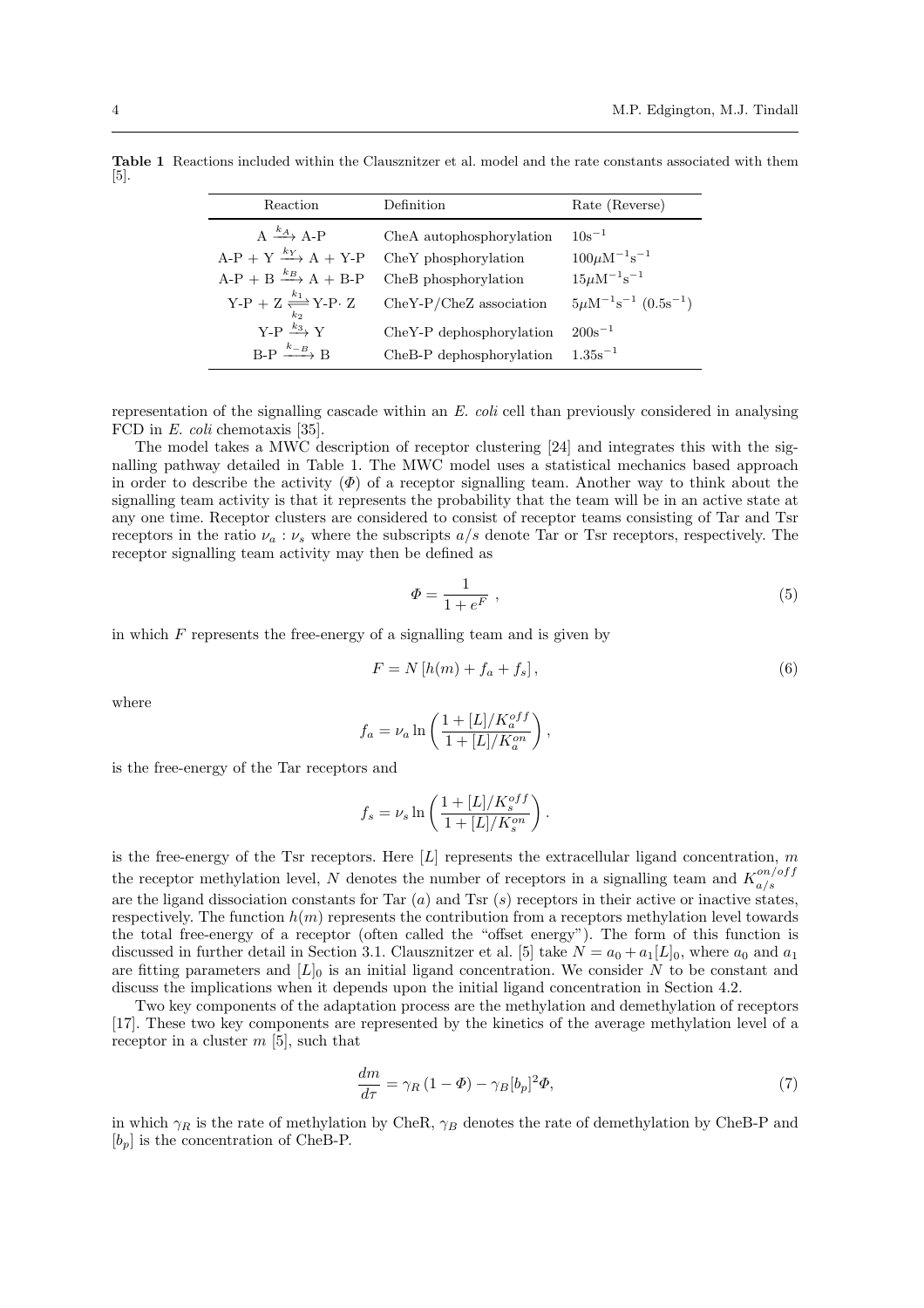The model is completed by applying the law of mass action to the reactions in Table 1. For analysis purposes we follow the non-dimensionalisation stated by Clausznitzer et al. [5]. This yields the following system of nonlinear ODEs

$$
\frac{d[a_p]}{d\tau} = \Phi \cdot (1 - [a_p]) - \alpha_1 \bar{\kappa}_Y (1 - [y_p]) [a_p] - \alpha_2 \bar{\kappa}_B (1 - [b_p]) [a_p],
$$
\n
$$
d[y_p] = (1 - [b_p]) [a_p] - \alpha_1 \bar{\kappa}_Y (1 - [y_p]) [a_p] - \alpha_2 \bar{\kappa}_B (1 - [b_p]) [a_p],
$$
\n(8)

$$
\frac{d[y_p]}{d\tau} = \bar{\kappa}_Y \left(1 - [y_p]\right) [a_p] - \bar{\kappa}_1 \left(\alpha_3 - [y_p z]\right) [y_p] + \bar{\kappa}_2 [y_p z],\tag{9}
$$
\n
$$
d[y_p z] = \bar{\kappa}_1 \left(\alpha - [y_q z]\right) [y_p] - \bar{\kappa}_1 \left(\bar{\kappa}_1 + \bar{\kappa}_2\right) [y_p z],\tag{10}
$$

$$
\frac{d\omega[yp\omega]}{d\tau} = \bar{\kappa}_1 \left( \alpha_3 - [y_p z] \right) [y_p] - (\bar{\kappa}_2 + \bar{\kappa}_3) [y_p z],\tag{10}
$$

$$
\frac{d[b_p]}{d\tau} = \bar{\kappa}_B \left( 1 - [b_p] \right) [a_p] - \bar{\kappa}_{-B} [b_p],\tag{11}
$$

with initial conditions

$$
[a_p] = a_p^*, \quad [y_p] = y_p^*, \quad [y_p z] = y_p z^*,
$$
  

$$
[b_p] = b_p^* \quad \text{and} \quad m = m^*,
$$
 (12)

where <sup>∗</sup> denotes a steady-state value, each [...] denotes the concentration of the relevant protein or complex, the subscript p indicates we are referring to the phosphorylated form of the protein,  $\bar{\kappa}_i$  $(i = Y, B, 1, 2, 3, -B)$  are the rate constants of the reactions detailed in Table 2 and the  $\alpha_i$   $(i = 1, 2, 3)$ are the total concentration ratios.

#### 3.1 The methylation function  $h(m)$

In order to proceed to determining whether this model is able to exhibit FCD we must define a representation of  $h(m)$ . This represents the "offset energy" [12] and is essentially the methylationdependent part of a receptor's free-energy. Within the literature there have been a number of forms taken for this function [35, 5, 27] and we assess each against available experimental data.

The models of Tu et al. [35], Clausznitzer et al. [5] and Shimizu et al. [27] all take the same basic form

$$
h(m) = \alpha(m_0 - m). \tag{13}
$$

In this expression  $\alpha$  is a scaling value and  $m_0$  represents an initial methylation level (in the absence of any ligand). Tu et al. [35] takes  $\alpha = 2$  and  $m_0 = 1$  to give

$$
h(m) = 2(1 - m),
$$
\n(14)

whilst Clausznitzer et al. [5] consider  $\alpha = 1/2$  and  $m_0 = 2$ , i.e.

$$
h(m) = 1 - \frac{m}{2},
$$
\n(15)

and Shimizu et al. [27] take  $\alpha = 2$  and  $m_0 = 1/2$ , giving

$$
h(m) = 2\left(\frac{1}{2} - m\right). \tag{16}
$$

Each of these functional forms can be compared to experimental data [8, 27, 36].

The experimental data of both Endres et al. [8] and Vaknin and Berg [36] use similar experimental techniques, whereby Tar receptors were genetically engineered to have either a glutamate (E) or a glutamine (Q) at each of their four methylation sites [8, 36]. In experiments such as these, a glutamine has similar functionality to a methylated glutamate [6]. Each data set considers slightly different combinations of modification states with the first set considering Tar receptors in QQQQ, QEQQ, QEQE and QEEE states [8]. The other data set gives results for Tar receptors in QQQQ, QEQQ, QEEE and EEEE states [8,36]. In order to make a comparison between the representations of  $h(m)$ and the experimental data for amidation modifications it is necessary to convert them into the same form since one source data for individual receptors and the other for receptor dimers. This means the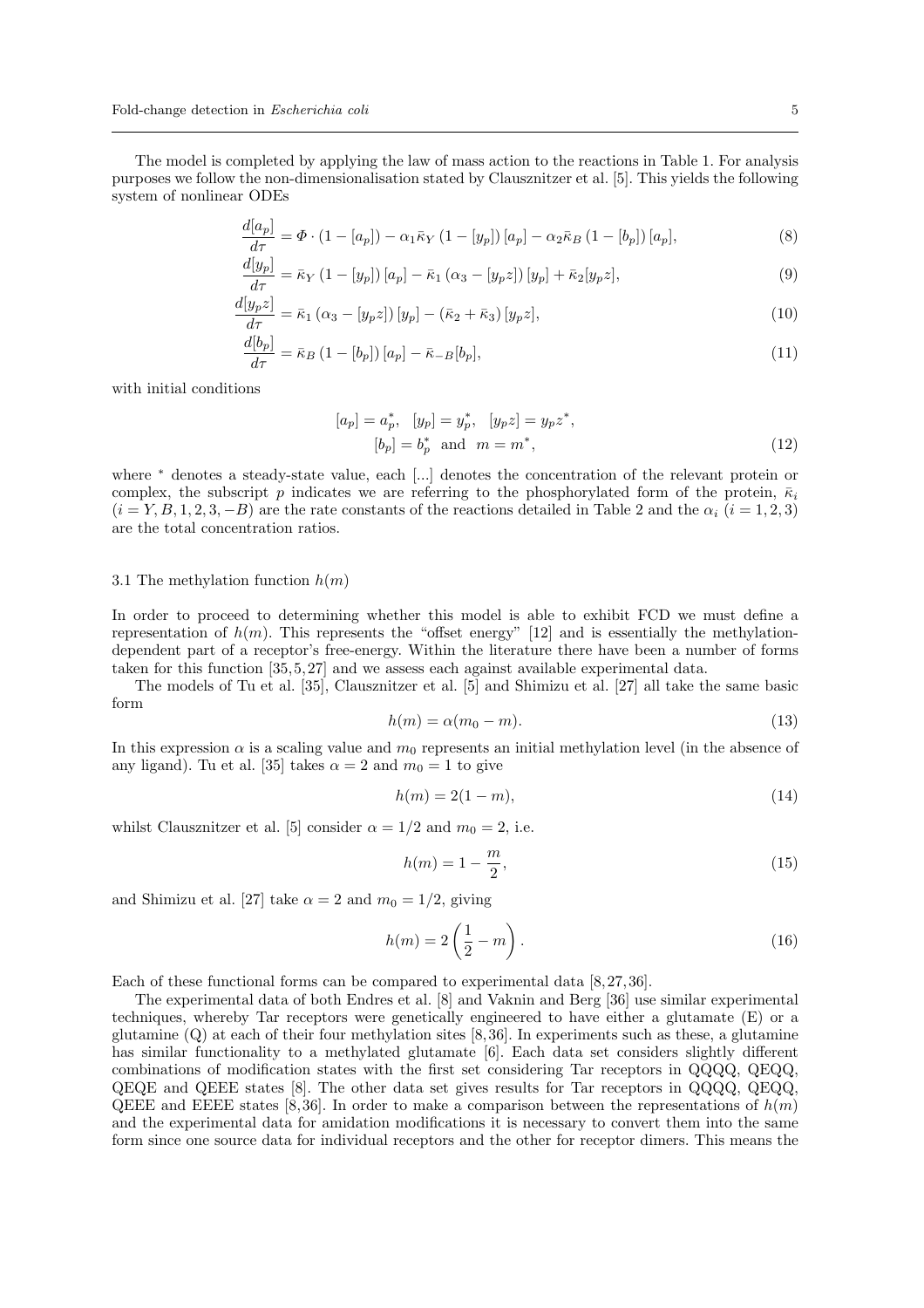

Fig. 3 A plot showing experimental and model data for the "offset energy". Experimental data for amidation "offset energy". Experimental data for amidation modifications is from Endres et al. [8] (crosses) as well as Vaknin and Berg [36] (circles). Data for methylation modifications from Shimizu et al. [27] is also displayed (squares). Solid lines show the model data for the forms of  $h(m)$  displayed in equations (14)-(16). (Color figure online)

Vaknin and Berg [36] data set refers to QEEE as equivalent to a methylation level of  $m = 1$  whereas the other would consider this as  $m = 2$ . This requires a simple scaling of the m values used for Figure 3.

It is clear upon inspection of Figure 3 that the two data sets are similar and a good fit to the data will produce a model with a good level of realism. Examination of the choices of  $h(m)$  reveals that the representation considered by Clausznitzer et al. [5] produces a better fit to the two sets of amidation modification data. Since the mathematical model of Clausznitzer et al. [5] has been shown to give a good fit to FRET experimental data, we adopt the form of  $h(m)$  defined by equation (15) for the remainder of this manuscript. It is worth noting however that since each choice is a linear function, they should each be able to yield FCD behaviour, as per the conditions given by Lazova et al. [16].

#### 4 FCD in a MWC model of E. coli chemotaxis

It is common in modelling chemotactic systems to only consider a response to a single chemoattractant. In much of the literature the chemoattractant of choice is α-methylaspartate (MeAsp) due to the fact that it is non-metabolisable. We consider the effect of only binding MeAsp, for which it is known that Tar and Tsr receptor types are able to bind, the latter with a much lower affinity [5]. We are hence able to neglect the effects of MeAsp binding to Tsr receptors within the concentration range considered [22]. This feature allows us to re-write equation (6) as

$$
F = N\left[\left(1 - \frac{m}{2}\right) + \nu_a \ln\left(\frac{1 + [L]/K_a^{off}}{1 + [L]/K_a^{on}}\right)\right].\tag{17}
$$

A key assumption from the literature in showing the existence of FCD in a system of this type is that  $K_a^{off} \ll [L] \ll K_a^{on}$ , i.e. the extracellular ligand concentration must be much larger than the ligand dissociation constant of an inactive receptor while also being much smaller than the dissociation constant for an active receptor. This is a sufficient condition for FCD, however further conditions for a model of this form are discussed in section 5.1. Following Shoval et al. [29] this allows us to make two simplifications to the logarithmic terms in equation (6), namely

$$
\ln\left(1+\frac{[L]}{K_a^{on}}\right) \approx \ln(1) = 0,\tag{18}
$$

and

$$
\ln\left(1+\frac{[L]}{K_a^{off}}\right) \approx \ln\left(\frac{[L]}{K_a^{off}}\right),\tag{19}
$$

which reduces equation (17) to

$$
F = N\left[\left(1 - \frac{m}{2}\right) + \nu_a \ln\left(\frac{[L]}{K_a^{off}}\right)\right].\tag{20}
$$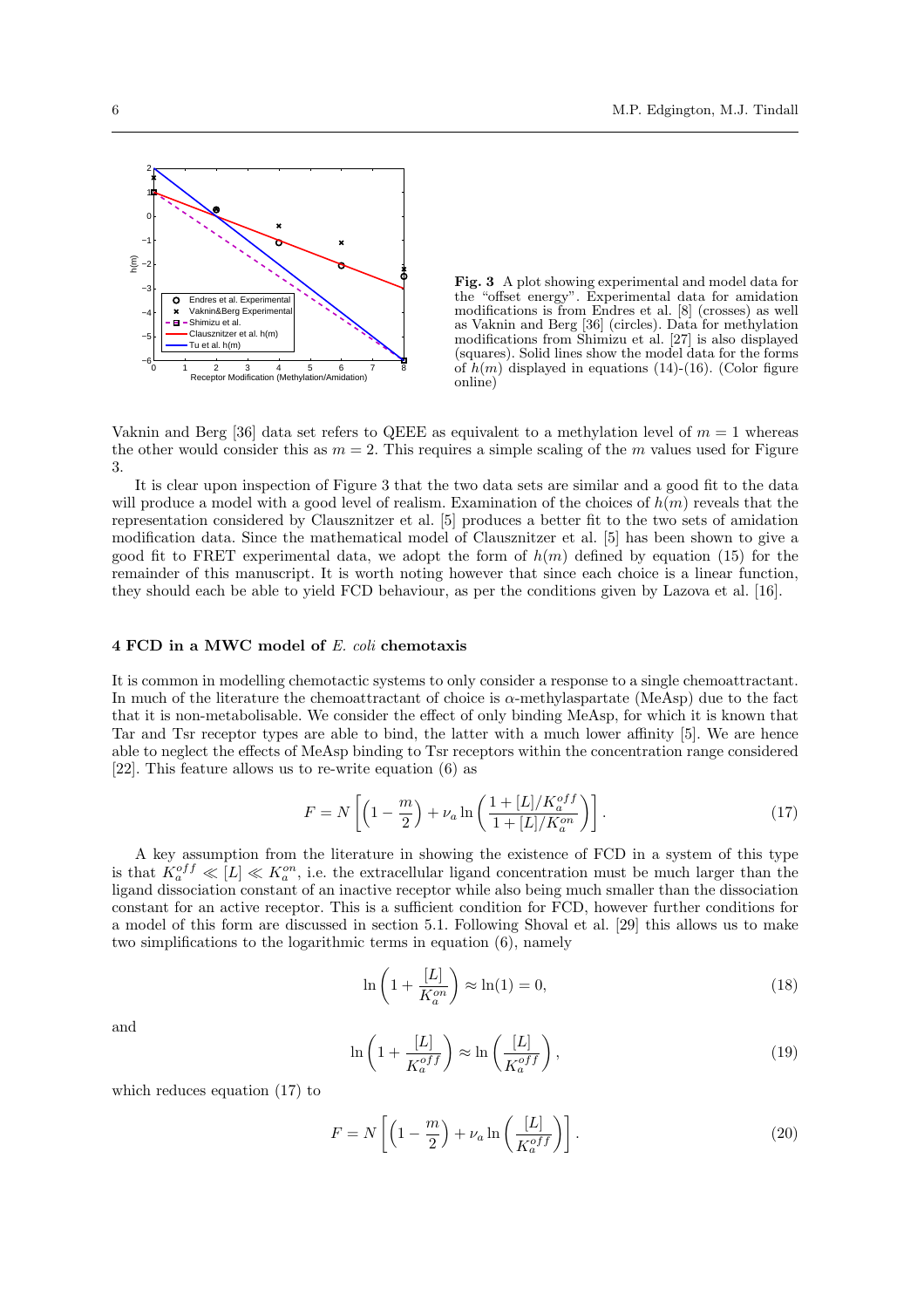Substituting this expression into equation (5), we obtain

$$
\Phi = \frac{1}{1 + \left(\frac{[L]}{x(m)}\right)^{N\nu_a}},\tag{21}
$$

in which  $x(m) = K_a^{off} \exp((m-2)/2\nu_a)$ .

It is now possible to assess whether the model considered here will satisfy the sufficient conditions for FCD [29, 28]. These conditions only apply to two expressions which may appear to be problematic given the size of the model considered here. The composition of the model, however, means that it is only two expressions (those for  $\Phi$  and  $x(m)$ ) that must be taken into account when attempting to show the existence of FCD.

In order to examine the first sufficient condition given by equation (3) we must consider the expression for  $x(m)$ . This is the effective dissociation constant of the receptor to the chemoattractant [29]. Testing this condition requires us to examine the temporal derivative of  $x(m)$ 

$$
\begin{aligned} \dot{x} &= \frac{1}{2\nu_a} x(m) \frac{dm}{d\tau} \\ &= f(x(m), \Phi, [L]). \end{aligned} \tag{22}
$$

Testing of the sufficient condition given by equation (3) is carried out by multiplying  $x(m)$  and [L] by some constant  $p > 0$ 

$$
f(px(m), \Phi, p[L]) = \frac{1}{2\nu_a} px(m)\frac{dm}{d\tau} = p\left(\frac{1}{2\nu_a}x(m)\frac{dm}{d\tau}\right) = pf(x(m), \Phi, [L]),\tag{23}
$$

which clearly satisfies equation (3).

Examination of equation (21) is necessitated by condition (4). Noticing that

$$
\Phi = \frac{1}{1 + \left(\frac{[L]}{x(m)}\right)^{N \ \nu_a}} = g(x(m), \Phi, [L]),\tag{24}
$$

allows this condition to be tested in a similar manner to equation (3). Multiplication of the  $x(m)$  and [ $L$ ] terms by p yields

$$
g(px(m), \Phi, p[L]) = \frac{1}{1 + \left(\frac{p[L]}{px(m)}\right)^{N\nu_a}} = \frac{1}{1 + \left(\frac{[L]}{x(m)}\right)^{N\nu_a}} = g(x(m), \Phi, [L]).
$$
\n(25)

As with the first homogeneity condition this gives clear evidence that the sufficient condition (4) holds.

We have clearly shown that both of the homogeneity conditions hold for the model. There are, however, four sufficient conditions required for the existence of FCD [29, 28]. It has been stated that a model of the form defined by equations  $(5)$ ,  $(20)$ ,  $(7)$ - $(11)$  exhibits exact adaptation [5]. The system was also found to be stable upon inspection of the eigenvalues of the stability matrix. Having satisfied all four sufficient conditions we expect each protein and complex within the model to exhibit FCD since the ODEs for each chemotaxis proteins and complex are not ligand dependent in the range  $K_a^{off} \ll [L] \ll K_a^{on}.$ 

#### 4.1 Numerical simulations

We now use numerical simulations to provide examples of the model exhibiting FCD. The model equations were solved in MATLAB (MathWorks) using the ordinary differential equation solver ode15s. The production of numerical simulations necessitates the definition of a full parameter set as detailed in Table 2.

Simulations were run by first obtaining model steady-states for each protein and protein complex given a specific ligand concentration. We note that each of the protein concentrations as well as the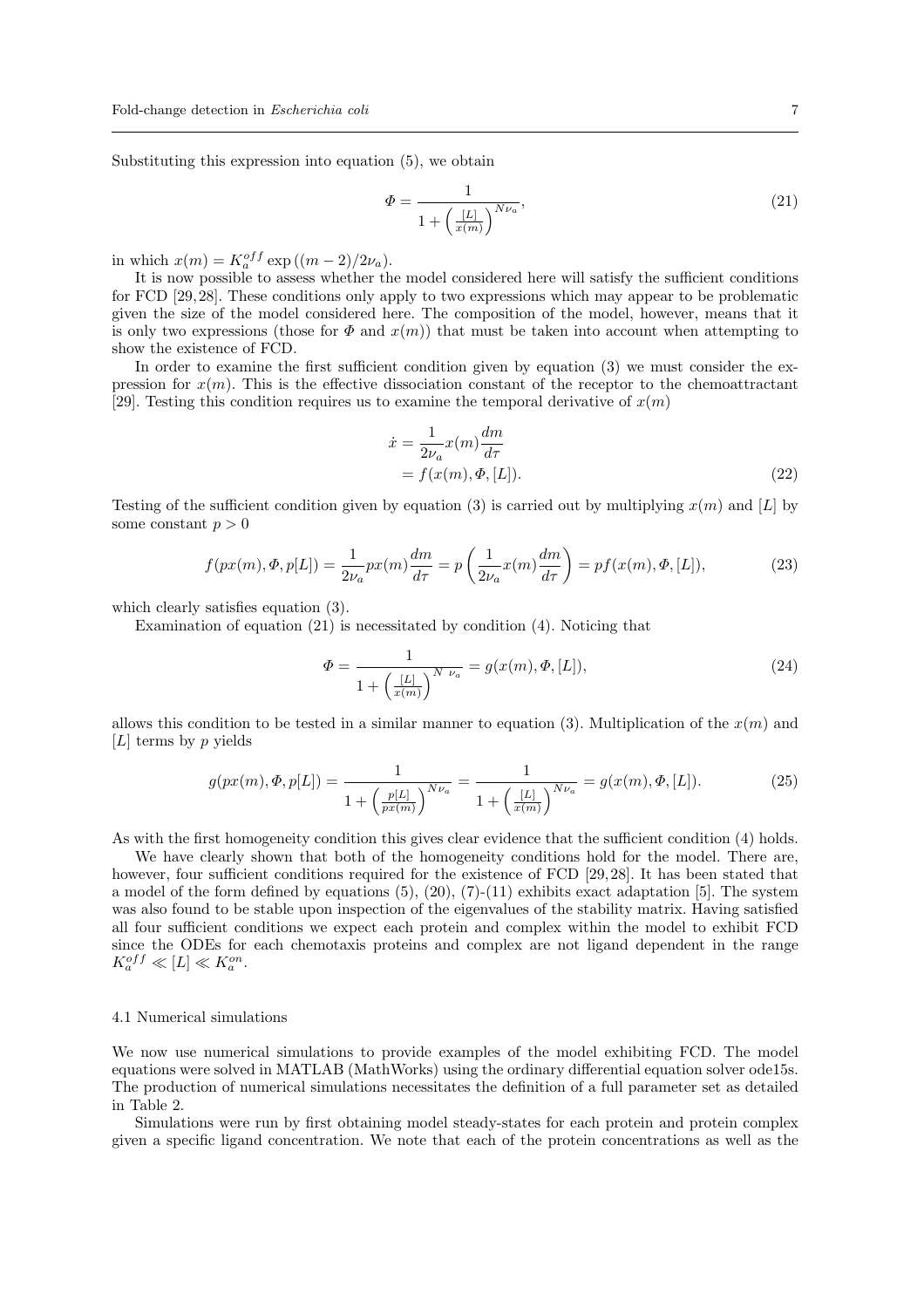| Symbol                      | Definition                                             | Value                 |
|-----------------------------|--------------------------------------------------------|-----------------------|
| $\bar{\kappa}_Y$            | Rate of phosphotransfer to CheY from CheA-P            | 79                    |
| $\bar{\kappa}_B$            | Rate of phosphotransfer to CheB from CheA-P            | 11.85                 |
| $\bar{\kappa}_{-B}$         | CheB-P autodephosphorylation rate constant             | 0.135                 |
| $\bar{\kappa}_1$            | $CheY-P/CheZ$ association rate constant                | 4.85                  |
| $\bar{\kappa}_2$            | CheY-P/CheZ dissociation rate constant                 | 0.05                  |
| $\bar{\kappa}_3$            | CheY-P dephosphorylation rate constant                 | 20                    |
| $\alpha_1$                  | Ratio of total CheY to total CheA                      | 1.228                 |
| $\alpha_2$                  | Ratio of total CheB to total CheA                      | $3.5 \times 10^{-2}$  |
| $\alpha_3$                  | Ratio of total CheZ to total CheY                      | 0.392                 |
| $\gamma_R$                  | Rate constant for methylation by CheR                  | $6\times10^{-4}$      |
| $\gamma_B$                  | Rate constant for demethylation by CheB-P              | $2.46 \times 10^{-2}$ |
| $\nu_a$                     | Ratio of Tar: Tsr receptors $(\nu_a : \nu_s)$          | 1                     |
| $\substack{K_a^{off} \\ N}$ | Ligand dissociation constant of inactive Tar receptors | $2\times10^{-2}$ mM   |
|                             | Number of receptors in a signalling team               | 18                    |
| $[A_{tot}]$                 | Total concentration of CheA protein                    | $7.9\mu\text{M}^*$    |
| $B_{tot}$                   | Total concentration of CheB protein                    | $0.28 \mu M^*$        |
| $ Y_{tot} $                 | Total concentration of CheY protein                    | $9.7\mu\mathrm{M}^*$  |
| $ Z_{tot} $                 | Total concentration of CheZ protein                    | $3.8\mu\mathrm{M}^*$  |

Table 2 Non-dimensional parameter values used to create numerical simulations. <sup>\*</sup> indicates that these values were taken from the Bray Group data website [3]. All other parameters were calculated using values stated by Clausznitzer et al. [5].

receptor cluster activity have steady-states that are independent of the extracellular ligand concentration  $[L]$ . This can be seen from the steady-state of the receptor activity, equation (7), which is given by

$$
\Phi^* = \frac{1}{1 + \frac{\gamma_B}{\gamma_R} [b_p]^{*2}},\tag{26}
$$

where <sup>\*</sup> indicates a steady-state. Substitution of equation (26) into equations (8)-(11) allows us to solve a series of four coupled algebraic equations to obtain  $[a_p]^*, [b_p]^*, [y_p]^*$  and  $[y_p^2z]^*$ . The steady-state for the receptor methylation level (using equations (20) and (26)), does depend on the ligand concentration and is given by

$$
m^* = 2\left[1 - \ln\left(\left(\frac{\gamma_B}{\gamma_R} [b_p]^{*2}\right)^{1/N} \left(\frac{K_a^{off}}{[L]}\right)\right)\right].
$$
 (27)

In the range of ligand concentrations considered for our numerical simulations  $(0.1 \text{mJ} \leq L) \leq 0.7 \text{mJ}$ and receptor clusters of size  $N \gg 1$ , this gives

$$
m^* \approx 2\left[1 - \ln\left(\frac{K_a^{off}}{[L]}\right)\right],\tag{28}
$$

meaning that the methylation level is dominated by the ratio of  $K_a^{off}$  to [L]. It is clear that in cases considered here, in which we have  $K_a^{off} \ll [L]$ , this will yield a fairly large steady-state methylation level. It is often stated that each Tar receptor dimer possesses eight methylation sites [12]. At first glance this would seem to make our high methylation levels seem unrealistic. This is not the case as each CheR and CheB-P is able to bind to a 35 amino-acid tether attached to a Tar receptor [2]. Once bound to this tether, each CheR or CheB-P is able to methylate/demethylate approximately six nearby receptor dimers [9]. This group of receptor dimers is termed an assistance neighbourhood [18]. The effect of these assistance neighbourhoods is to increase the ladder of possible methylation states from 8 to ∼48 [9], meaning that high methylation levels, as defined by equation (28), are feasible.

A number of numerical simulations were used to test for FCD in the range of initial ligand concentrations  $0.1 \text{mM} \leq [L]_0 \leq 0.7 \text{mM}$ . Figures 4 and 5 show the behaviour of each chemotaxis protein, complex and the receptor methylation level in response to two and five fold changes in ligand concentration for initial ligand concentrations of 0.1mM and 0.2mM. From the results in Figures 4 and 5 FCD is evident for each chemotaxis protein and the respective complex; each shows the same shape, amplitude and recovery time in response to equal fold changes in ligand concentration.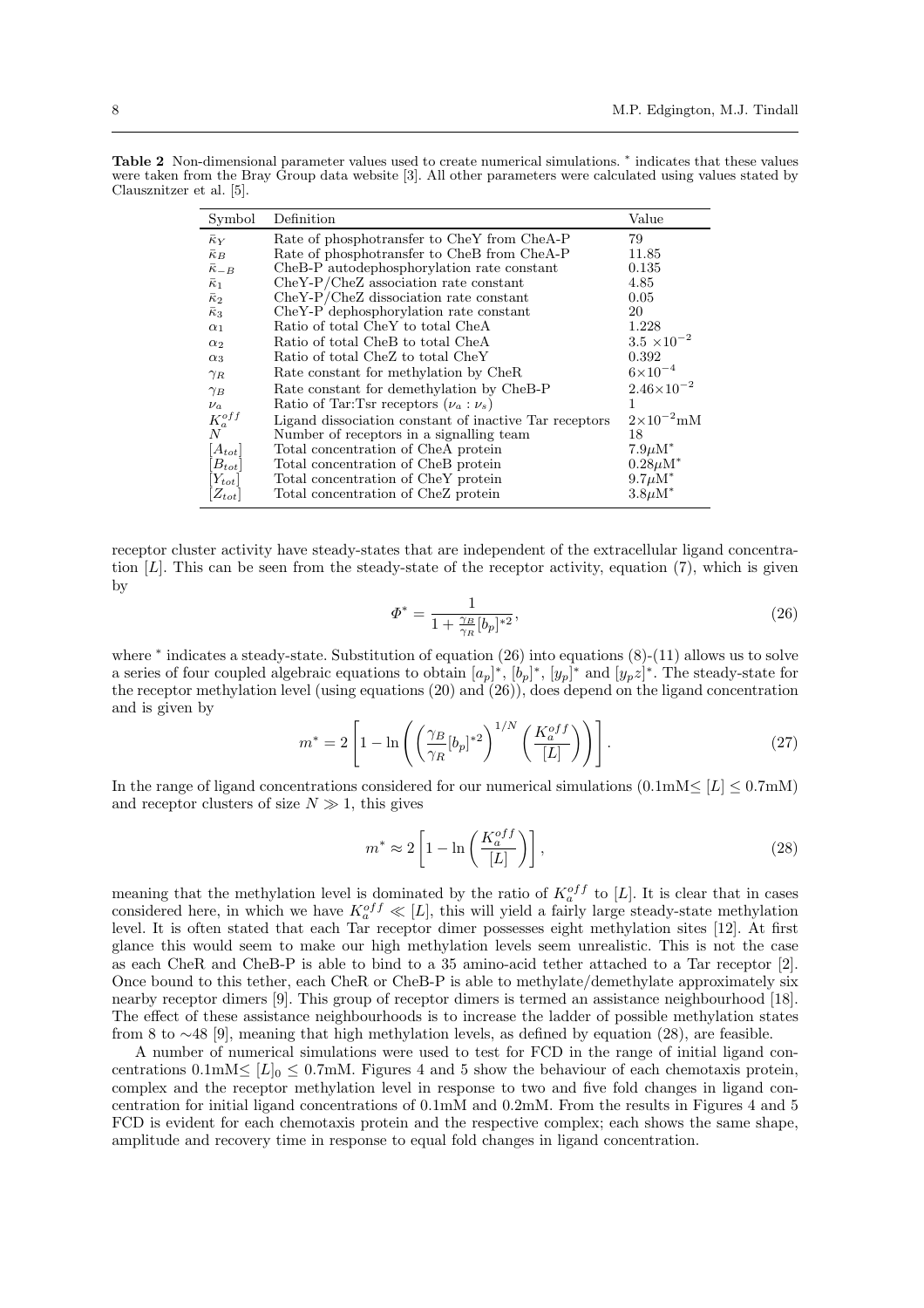

Fig. 4 Plots displaying the behaviour of each chemotaxis protein in response to two fold (left column) and five fold (right column) changes in extracellular ligand concentration. Blue lines represent the response for an initial ligand concentration of 0.1mM and red crosses for an initial ligand concentration of 0.2mM. (Color figure online)

As mentioned in Section 4, we have made a number of simplifying assumptions to the original model proposed by [5]. In spite of these assumptions the model still gives good agreement with experimental FRET measurements [5]. We note in particular the similarity between model and experiment in the time taken for the system to fully adapt to a change and the amplitude and profile of the response curves obtained.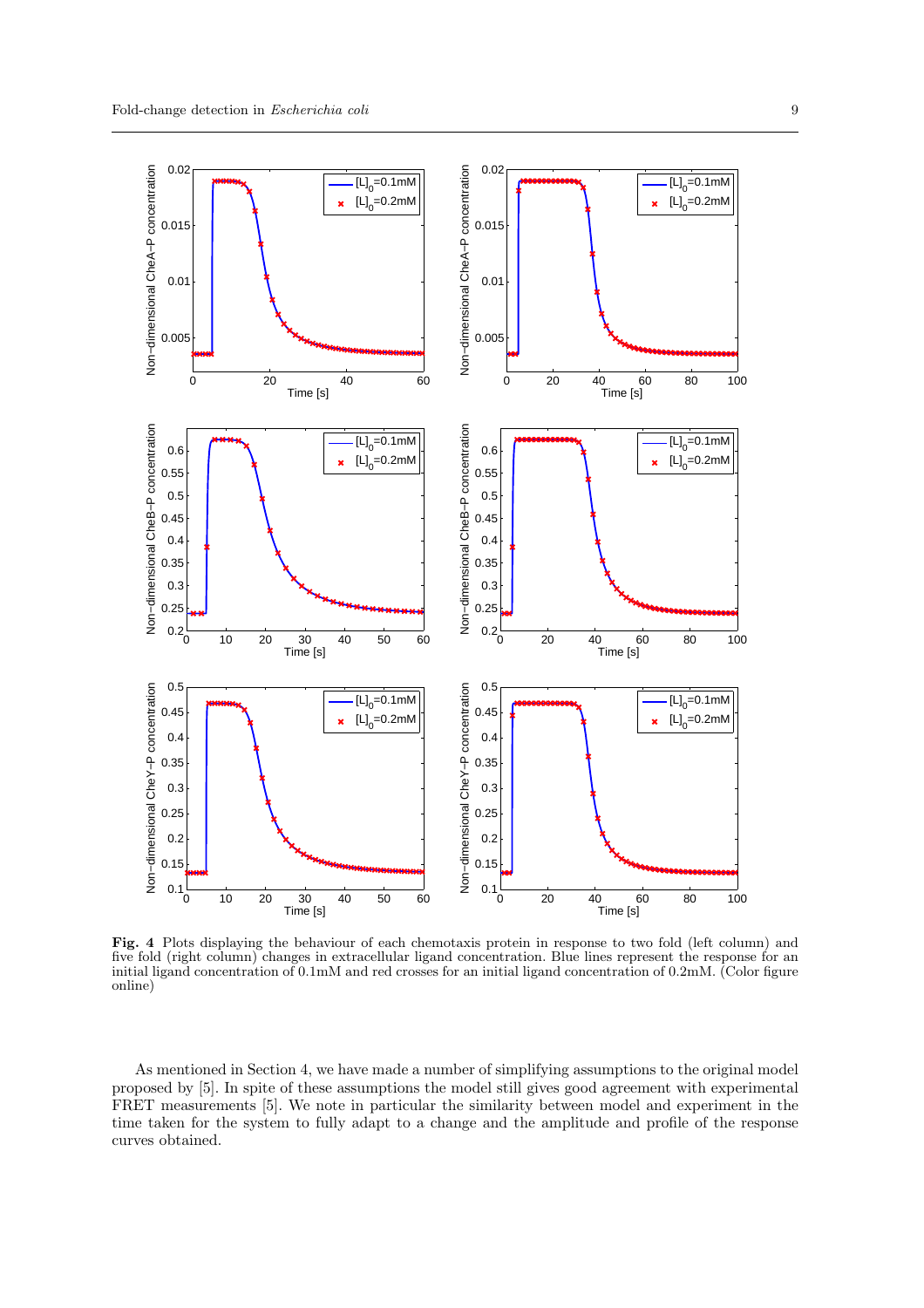

Fig. 5 Plots displaying the behaviour of the CheY-P/CheZ complex and average receptor methylation level of a signalling team in response to two fold (left column) and five fold (right column) changes in extracellular ligand concentration. Blue lines represent the response for an initial ligand concentration of 0.1mM and red crosses for an initial ligand concentration of 0.2mM. (Color figure online)

#### 4.2 Parameter sensitivity analysis

The results of Section 4 suggest that FCD for each of the proteins and respective complex will be independent of any variation in parameters associated with the signalling cascade. To test this result we undertook a local sensitivity analysis of the kinetic rate parameters and protein concentrations. Each of the parameter values in Table 2 were both increased and decreased by an order of magnitude such that  $0.1x \le x \le 10x$ , where x represents the initial parameter value. Results showed that FCD still held for all elements of the signalling cascade irrespective of which parameter value was varied, thus confirming the theoretical predictions.

Interestingly, there is experimental evidence that the size of a receptor signalling team varies with the extracellular ligand concentration [8]. With this being the case Clausznitzer et al. [5] state an expression for the size of a receptor signalling team, which is

$$
N = a_0 + a_1[L]_0,\t\t(29)
$$

where  $a_0$  and  $a_1$  are fitting parameters (given values of  $a_0 = 17.5$  and  $a_1 = 3.35$ , respectively) and  $[L]_0$  represents the initial extracellular ligand concentration. Consideration of a model such as this would result in the use of a different value of  $N$  for each simulation. Essentially this would amount to changing the value of a parameter between consecutive runs of the model. Based on the theory presented in previous sections we would expect that this would not result in FCD, a prediction which is verified by Figure  $(6)$ . Given the dependence of the signalling team size N on the initial ligand concentration a small variation was observed between responses for the same fold change. In order to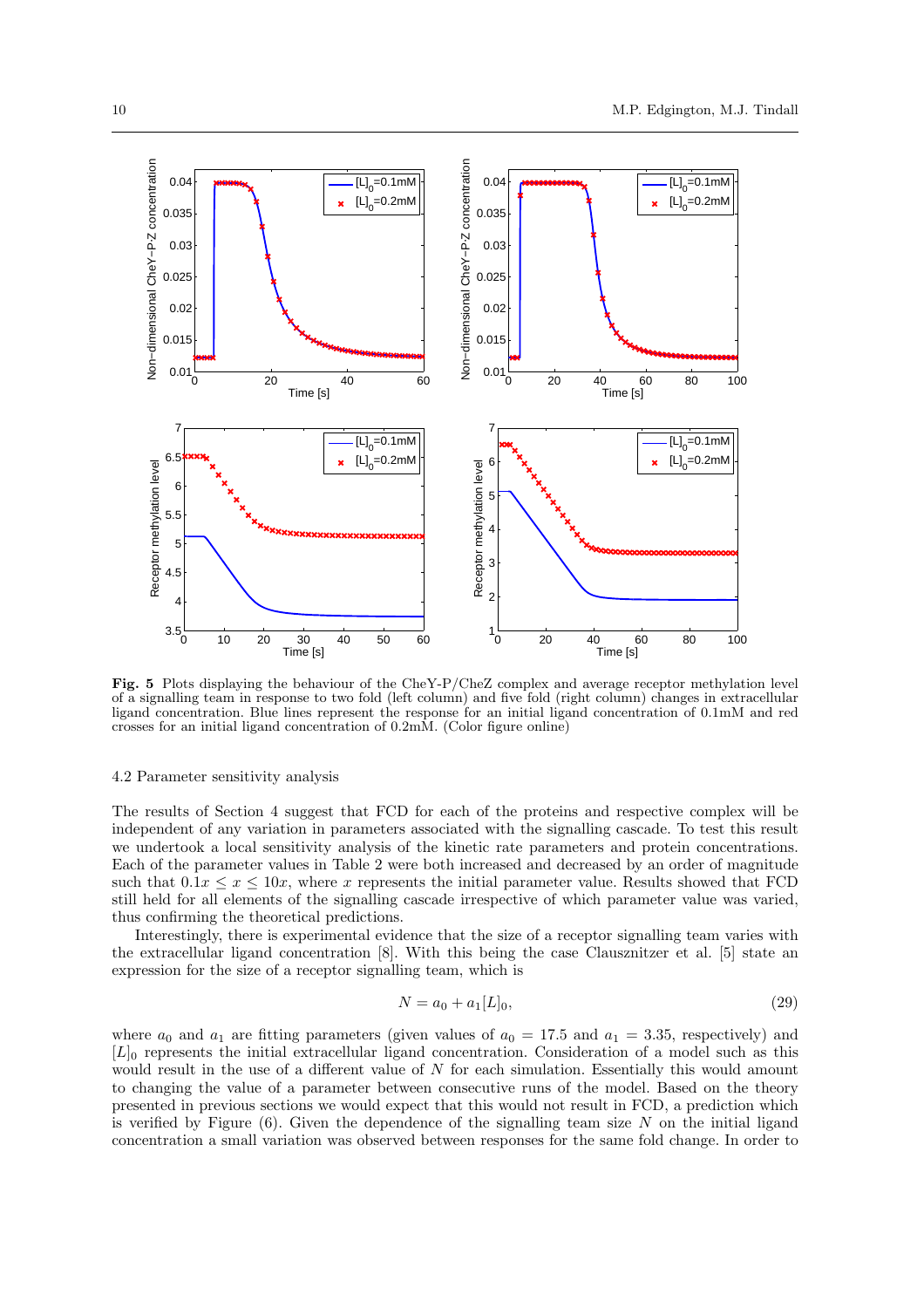| Dissociation Constant                                                                          |                                                                             |                                                               |  |  |
|------------------------------------------------------------------------------------------------|-----------------------------------------------------------------------------|---------------------------------------------------------------|--|--|
| Inactive Receptor $(K_a^{off})$                                                                | Active Receptor $(K_a^{on})$                                                | Source                                                        |  |  |
| $\sim$ 18 $\mu$ M<br>$20\mu\mathrm{M}$ -25 $\mu\mathrm{M}$<br>$30\mu\mathrm{M}$<br>$1.7 \mu M$ | $\sim 3000 \mu M$<br>$500\mu\mathrm{M}$<br>$1000\mu\mathrm{M}$<br>$12\mu$ M | [35, 22, 13]<br>[5, 21, 12, 15, 9, 11, 7]<br>[30]<br>[25, 26] |  |  |

Table 3 Dissociation constants for active and inactive Tar receptors, as reported in the literature.

quantify this variation over the two regimes of FCD behaviour we consider a two fold increase from initial ligand concentrations corresponding to the end points of each FCD regime. In the range of ligand concentrations defining the two experimentally determined regimes of FCD [16] this variation is rather small (< 5% of the initial CheY-P response magnitude for two fold changes in ligand concentration, for both the FCD1 and FCD2 regimes). We would expect this variation to be undetectable experimentally.

### $5 \; \textrm{How realistic is} \; K_a^{off} \ll [L] \ll K_a^{on} ?$

The results of the previous sections required us to make the assumption that  $K_a^{off} \ll [L] \ll K_a^{on}$  in order for the model to follow the FCD conditions of equations (3) and (4).

In order to see if this condition would hold for all cases in vivo we conducted a literature search and obtained dissociation constant values for Tar receptors, as detailed in Table 3. It is clear that these values vary significantly depending on the source. A group of papers by Tu and colleagues use values that are clearly compatible with the condition  $K_a^{off} \ll [L] \ll K_a^{on}$ . Sourjik and Berg have also utilised values which give a reasonably good agreement with this condition, albeit with a smaller range capable of producing FCD. It is unlikely that we can say FCD holds using the range proposed by Endres, Wingreen and colleagues. The reason for this is the value for  $K_a^{on}$  which is given as  $500\mu$ M. This is a fair amount larger than the values for  $K_a^{off}$ , however it is unlikely to be a wide enough separation to allow for FCD. The final range was proposed by Bray and colleagues who suggest that the two dissociation constants should be very close together. This will clearly make it difficult to obtain FCD from a model using these values.

The range of values used for the dissociation constants is clearly very large. This makes an assessment on the feasibility of the condition  $K_a^{off} \ll [L] \ll K_a^{on}$  always holding very difficult to make. As such we defer judgement until there is further experimental evidence in support of one set of values in Table 3.



Fig. 6 FCD does not hold when considering the signalling team size expression  $N = a_0 + a_1[L]_0$ . Simulations are displayed for initial ligand concentrations of 0.1mM and  $0.2m\dot{M}$  in response to a two fold change in ligand concentration, normalised with respect to the initial steady-state concentration. The inset shows more clearly that FCD does not hold since the shape of the response is not the same in both simulations. (Color figure online)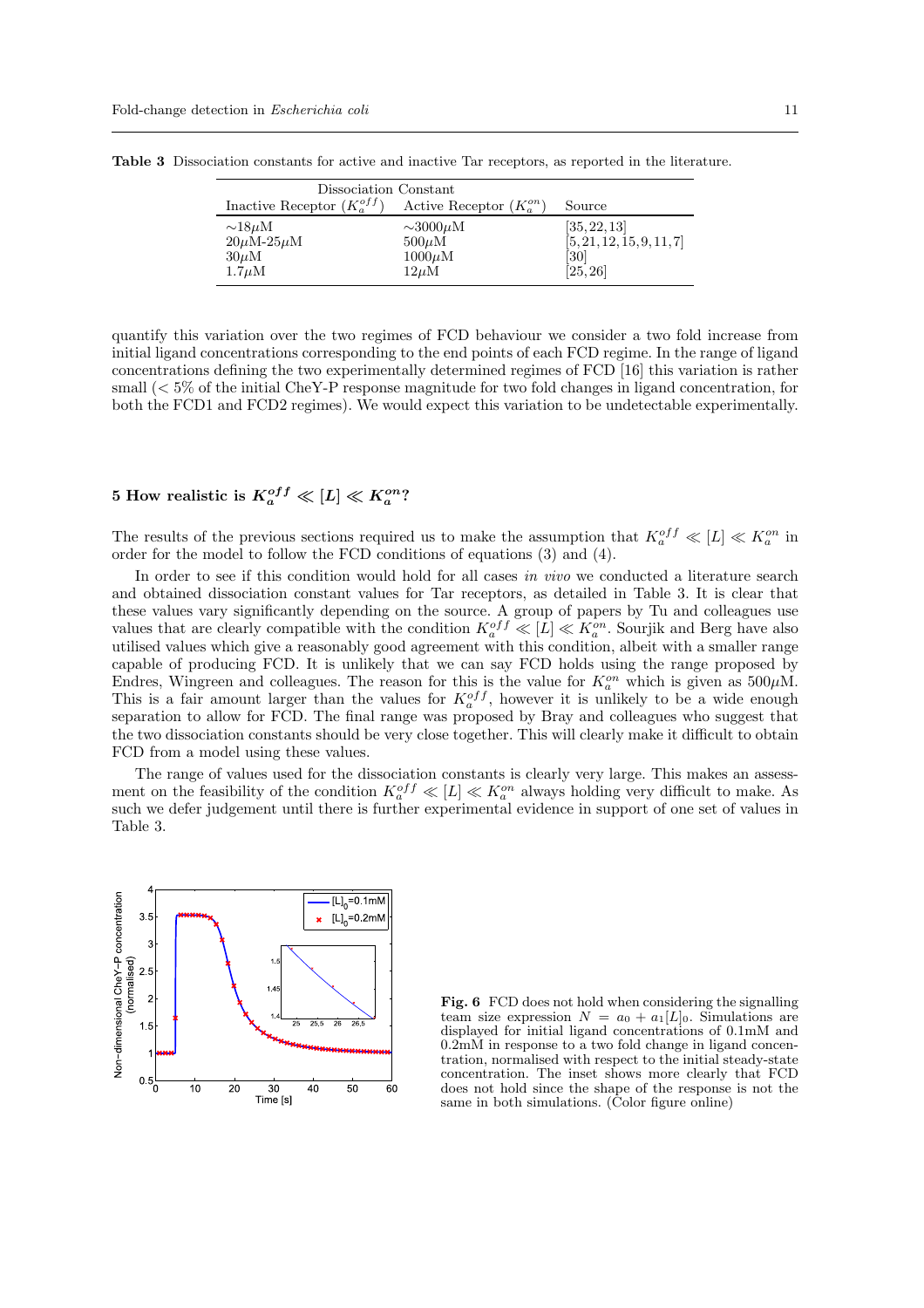| Type                    | $K_{a/s}^{off}$       | $K_{a/s}^{on}$     | Source  |
|-------------------------|-----------------------|--------------------|---------|
| Tar $(a)$               | $1.7\times10^{-3}$ mM | 0.5 <sub>m</sub> M | [5, 25] |
| $\operatorname{Tsr}(s)$ | $100\text{mM}$        | $10^6 \text{mM}$   | [5]     |

Table 4 Dissociation constants of Tar and Tsr receptors for MeAsp, as reported in the literature.

#### 5.1 Multiple receptor types

We have so far assumed that only Tar receptors are able to detect the chemoattractant gradient. It is unlikely in vivo that a cell will produce a response to MeAsp using only one receptor type given Tsr receptors are able to bind MeAsp, albeit with a much lower affinity [5]. As such we now consider whether it is feasible that a cell could exhibit FCD in the case where two or more receptor types can detect the same attractant gradient.

Theoretically it can be shown that FCD will hold for a multiple receptor model of the form of equation (17); one considers the conditions detailed in equations (3) and (4) for a generalised function  $\varphi(p,x)$  [29] of the form  $\varphi = p^R$  (A. Hamadeh and E. Sontag, personal communication), where R represents the sum of all  $\nu_i$  for each receptor type  $i$  ( $i = a, s, \ldots$ ). We undertook numerical simulations of our model using this assumption with the receptor free-energy described by equation (17) and found that all proteins and complexes in the signalling network still demonstrated FCD as shown in Figure 8.

Recent experimental work has shown FCD may be observed in cells expressing a wild-type receptor configuration [16]. This same work demonstrated the existence of two regimes of FCD behaviour, namely FCD1 ( $\overline{L}|_0 = 0.018 - 0.23$ mM) and FCD2 ( $\overline{L}|_0 = 0.82 - 10.3$ mM), where  $\overline{L}|_0$  is an initial MeAsp concentration. In light of this and the results displayed in Figure 8 we conducted a search of the literature to see if these two FCD regimes may be explained theoretically. The search yielded values of the dissociation constants of MeAsp binding for both Tar and Tsr receptors, as shown in Table 4. Theoretically, it is clear upon inspection of these values that it would be difficult in the case where multiple receptors bind the same ligand to choose a ligand concentration that would ensure  $K_i^{off}$   $\ll$  $[L] \ll K_i^{on}$  would hold for each receptor type. However, the conditions  $[L] \ll K_i^{off} \ll K_i^{on}$  and  $K_i^{off} \ll$  $K_i^{on} \ll [L]$  may also result in similar receptor free-energy expressions to those given by equations (18) and (19). Hence, FCD may potentially be found even in cases where  $K_i^{off} \ll [L] \ll K_i^{on}$  does not hold. In particular, we may use the values in Table 4 to explain the two regimes of FCD behaviour. The FCD1 regime ( $[L]_0 = 0.018-0.23$ mM) clearly satisfies  $K^{off} \ll [L] \ll K^{on}$  for Tar receptors and





Fig. 7 For a cell with two receptor types capable of sensing the same ligand we would predict five separate regimes of FCD behaviour (braces). Experimental work was able to demonstrate just two regimes of FCD behaviour, likely to be due to the cells range of ligand sensitivity and small ligand concentrations not considered experimentally (red boxes). As such, we have two remaining regimes of FCD behaviour, namely FCD1 and FCD2 (blue boxes). Note that the regime FCD2 is truncated somewhat by the ligand sensitivity range of the cell.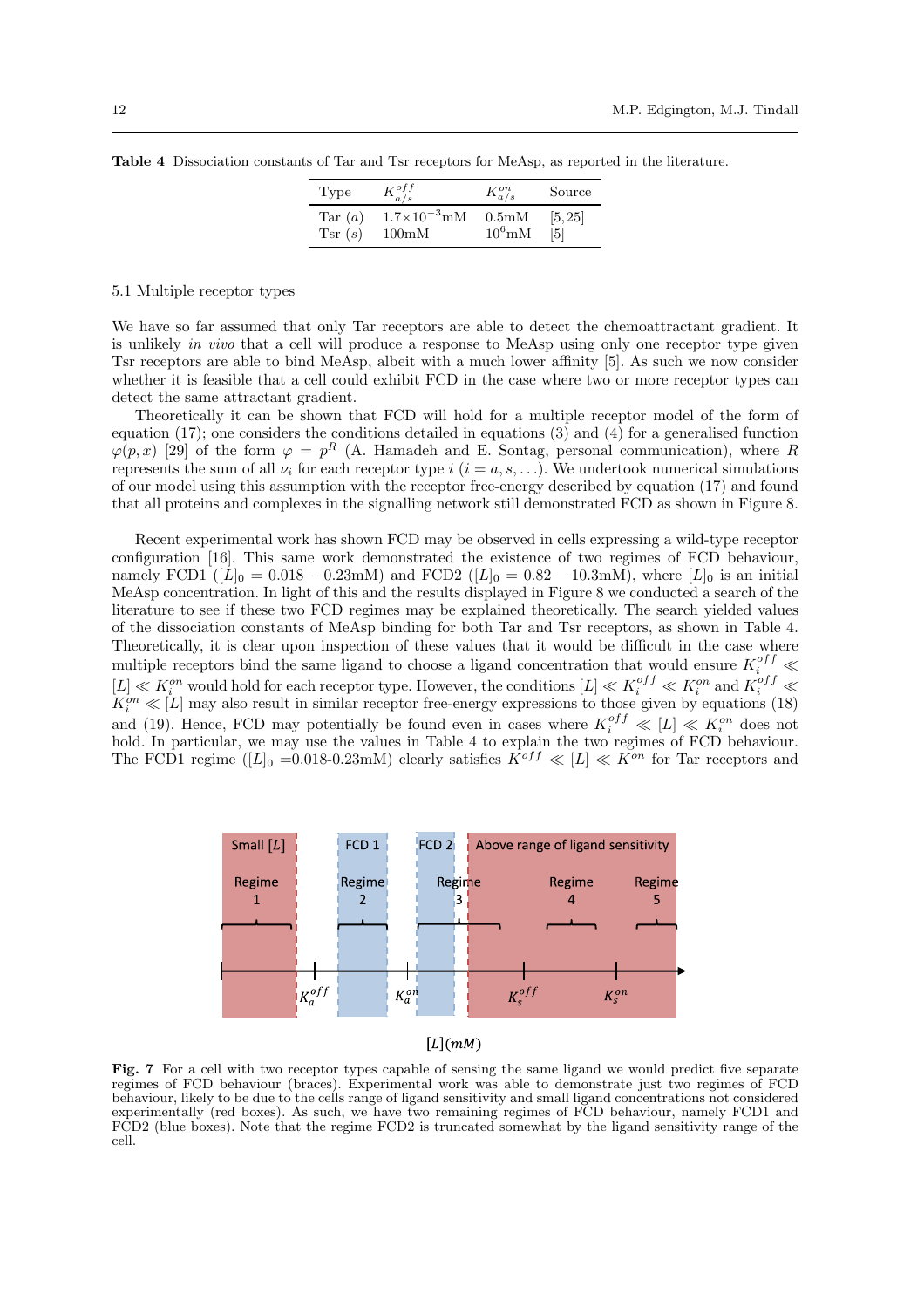$|L| \ll K^{off} \ll K^{on}$  for Tsr receptors, when binding MeAsp. Similarly, for the FCD2 regime  $(|L|_0=0.82-1)$ 10.3mM) we satisfy  $K^{off} \ll K^{on} \ll |L|$  for Tar receptors and  $|L| \ll K^{off} \ll K^{on}$  for Tsr receptors. In fact, theoretically we would predict that for  $n$  receptors with well separated dissociation constants for the binding of one ligand, there would be  $2n+1$  different FCD regimes, as shown in Figure 7. This should be the case assuming that there was an infinite range of receptor sensitivity to the relevant ligand. As mentioned earlier, the experimental evidence suggests just two FCD regimes [16]. Based on our work, we could predict 5 different FCD regimes for E. coli, however the lowest ligand concentration regime is likely to be very small and thus not observed missed experimentally. The other two predicted FCD regimes not found are likely to be due to the restricted ligand sensitivity range of the receptors (see Figure 7).

In light of this we consider the effect of the cell detecting two ligands (MeAsp and serine). This situation is of interest since the affinity of Tsr receptors to MeAsp is so low, meaning MeAsp binding to Tsr receptors has generally very little effect. In this case we consider a situation whereby both receptor types are present in similar numbers and bind separate ligands. Parameter values have already been given for the binding of MeAsp to Tar receptors in Table 2. For this particular case we consider the ligand (serine) dissociation constant of an inactive Tsr receptor to be  $K_s^{on} = 6 \times 10^{-3}$  mM [14]. As per Kalinin et al. [14] we consider receptors to be present in different quantities, namely  $N_{Tar} = 6$ and  $N_{Tsr} = 12$ , where  $N_{Tar}$  is the number of Tar receptors and  $N_{Tsr}$  is the number of Tsr receptors present in a signalling team.

We consider a different fold change for each ligand in addition to the case where each ligand is subject to an equal fold change. As with the previous multiple receptor case, we discover that FCD will hold when each receptor satisfied either  $[L] \ll K_i^{off} \ll K_i^{on}$ ,  $K_i^{off} \ll [L] \ll K_i^{on}$  or  $K_i^{off} \ll K_i^{on} \ll [L]$ . Figure 9 displays numerical results verifying that FCD holds in this signalling team configuration. It should be feasible given experimentally determined values for the ligand dissociation constants of Tar and Tsr receptors to MeAsp and serine in both cases where receptors bind either the same or separate ligands for the behaviour to be observed.

#### 6 Summary and conclusions

FCD has been shown to hold in a whole-pathway model of intracellular signalling in E. coli chemotaxis formulated by Clausznitzer et al. [5]. A number of assumptions were made in ensuring the model would fit with the criteria for an FCD response. This results in a reduced form of the model that shows good agreement with experimental data [5] in terms of time scales and response amplitudes.



Fig. 8 Theoretically E. coli cells are able to display FCD in the presence of two receptor types. Plots displayed here are for a model containing both Tar and Tsr receptors. Responses are for a two fold change in extracellular ligand concentration with initial concentrations of 0.1mM and 0.2mM. (a) shows the response of CheY-P and (b) the receptor methylation level. Plots were created using  $K_s^{off} = 0.1 \text{mM}$  and  $\nu_s = 1.4$ .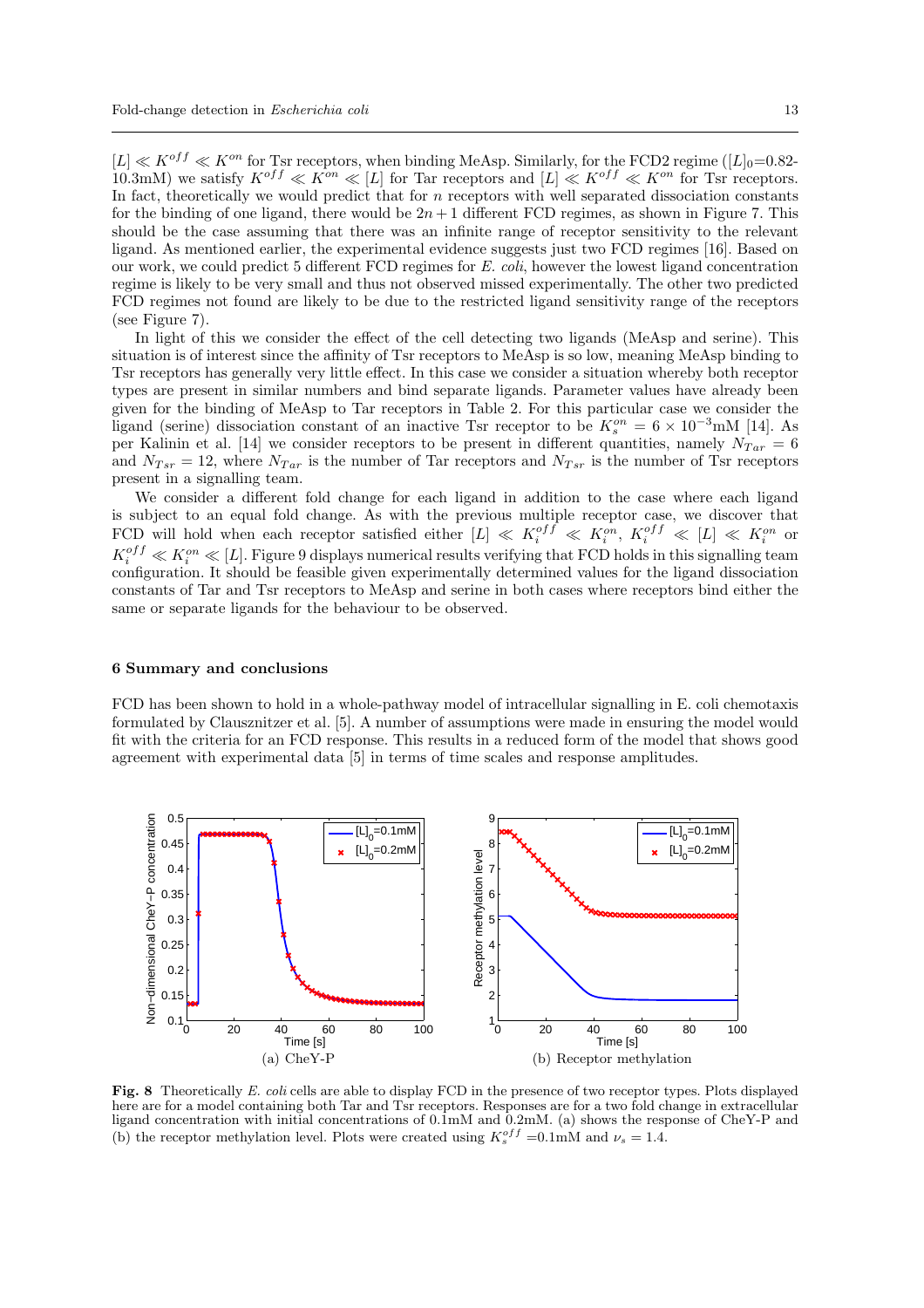

Fig. 9 FCD may be displayed in situations where multiple receptor types act to bind separate ligands. Responses are for initial ligand concentrations of  $[L]_{a0} = 0.1 \text{mM}$  with  $[L]_{s0} = 0.2 \text{mM}$  and  $[L]_{a0} = 0.2 \text{mM}$  with  $[L]_{s0} = 0.3 \text{mM}$ . Ligand concentration changes were two-fold in MeAsp and three-fold in serine.

A previous theoretical study states that in order for FCD to hold, the parameter values used within the mathematical model should remain constant. As such, we would expect FCD to be a robust property of the cell signalling cascade, i.e. the precise value of each parameter is not important for FCD to hold so long as the value remains constant. Within this work a parameter sensitivity analysis shows this to be the case. We do however note that considering a model whereby receptor signalling team size is dependent on the ambient ligand concentration such as that considered by Clausznitzer et al. [5] causes FCD to fail. Importantly though we find only a small variation from FCD behaviour within the two experimentally determined FCD regimes.

Recent experimental work has demonstrated the existence of two regimes of FCD behaviour. Here we have demonstrated that FCD may be observed in situations whereby multiple receptor types are considered. In particular, we found that for a cell with n different receptor types there would potentially exist  $2n + 1$  separate regimes of FCD behaviour. Within this work consideration of the conditions  $[L] \ll K^{off} \ll K^{on}, K^{off} \ll [L] \ll K^{on}$  and  $K^{off} \ll K^{on} \ll [L]$  for a model comprising two receptor types able to sense the same ligand gives an explanation for the existence of the multiple regimes of FCD. This is then shown to be feasible based upon experimentally determined values of the ligand dissociation constants for each receptor type.

The results of our work raise interesting questions as to the occurrence of FCD in more complicated cell signalling architectures. Results here tend to suggest that so long as the sensing components of the cascade (most commonly those areas of the cell where receptor-ligand binding is controlled) can exhibit FCD then the underlying signalling cascade should not affect the FCD response and has interesting implications for other intracellular signalling cascades in prokaryotic and eukaryotic systems.

Acknowledgements MPE was supported by an Engineering and Physical Sciences Research Council Studentship, UK, and MJT by a Research Council UK Fellowship during the period in which this research was undertaken.

#### References

- 1. Baker, M., Wolanin, P., Stock, J.: Signal transduction in bacterial chemotaxis. Bioessays 28(1), 9–22 (2006)
- 2. Barnakov, A., Barnakova, L., Hazelbauer, G.: Efficient adaptational demethylation of chemoreceptors requires the same enzyme-docking site as efficient methylation. Proc. Natl. Acad. Sci. USA 96(19), 10,667 (1999)
- 3. Bray, D.: Bray research group data website. http://www.pdn.cam.ac.uk/groups/compcell/Data.html. Accessed: 11/02/2013
- 4. Bren, A., Welch, M., Blat, Y., Eisenbach, M.: Signal termination in bacterial chemotaxis: CheZ mediates dephosphorylation of free rather than switch-bound CheY. Proc. Natl. Acad. Sci. USA 93(19), 10,090  $(1996)$
- 5. Clausznitzer, D., Oleksiuk, O., Løvdok, L., Sourjik, V., Endres, R.: Chemotactic response and adaptation dynamics in Escherichia coli. PLoS Comput. Biol. 6(5), e1000,784 (2010)
- 6. Dunten, P., Koshland Jr, D.: Tuning the responsiveness of a sensory receptor via covalent modification. J. Biol. Chem. 266(3), 1491–1496 (1991)